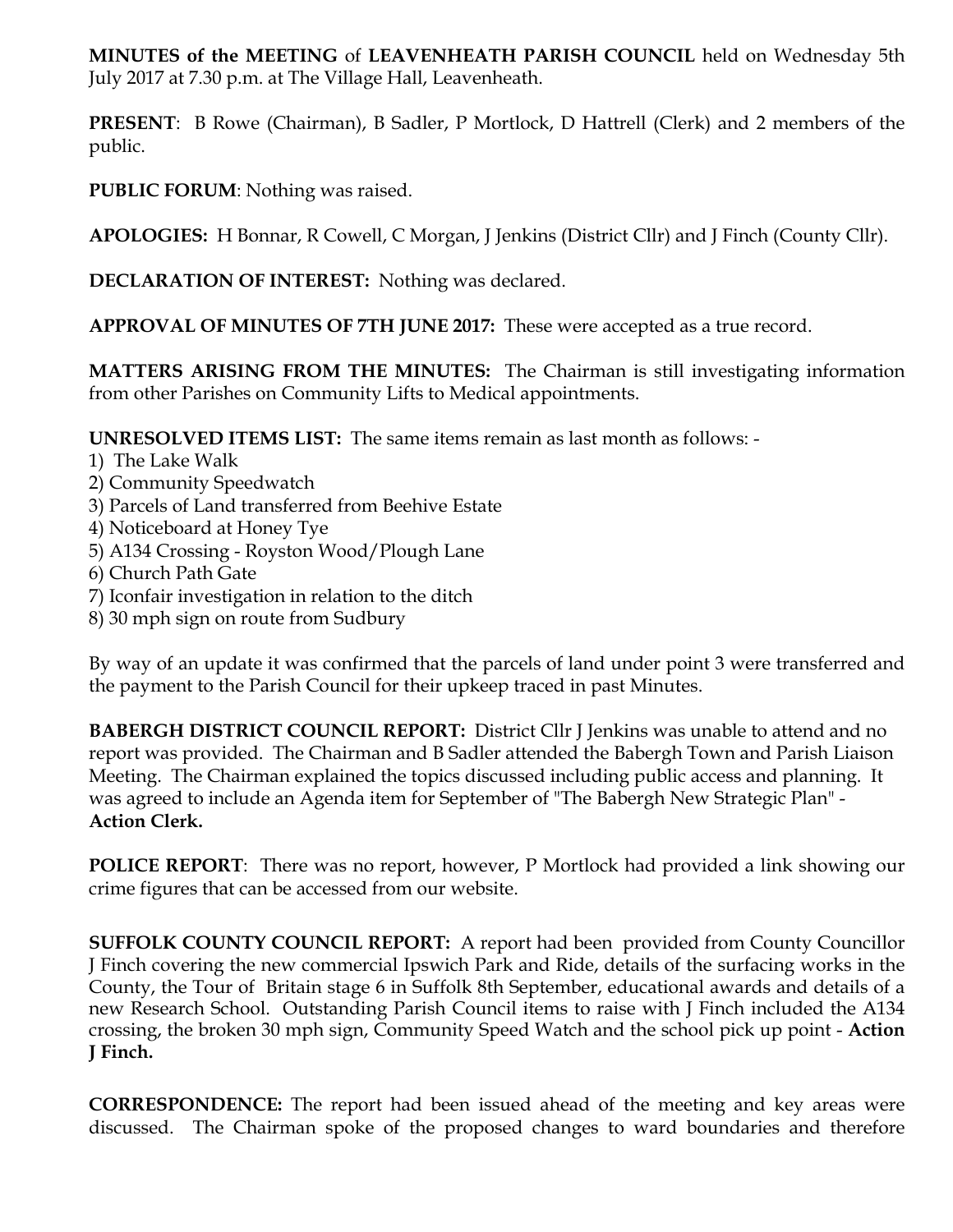reduced numbers of District Councillors. It was agreed to respond to the Consultation confirming we have looked at the possible options and appreciate the knock on effect on other Parishes and feel Leavenheath has a natural link with Nayland due to services used - Action Clerk to respond. Clerks and Councils direct was put into circulation.

**HIGHWAYS:** There was nothing to report.

FINANCE: The bank balances as at 5th July 2017 were £26478.28 in the Community Account, £15350.66 in the Reserve Account making a total of £41828.94.

## The following were authorised for payment: -

| 1458       | 437.27 | D K Hattrell               | Clerks Salary          |
|------------|--------|----------------------------|------------------------|
| 1459       | 95.40  | <b>Inland Revenue Only</b> | Clerk's deductions     |
| 1460       | 160.76 | <b>SCC</b> - Pension ACC   | Clerk's Pension        |
| 1461       | 385.00 | Stoke by Nayland Club      | V Green                |
| 1462       | 291.60 | Tree & Lawn Company        | V Green                |
| 1463       | 54.00  | Leavenheath Village Hall   | Hall Hire              |
| F/Transfer | 489.60 | Tree & Lawn Company        | VGreen-betweenmeetings |

Total £1913.63

REPORTS FROM ORGANISATIONS AND REPRESENTATIVES : Reports were given from the Village Green, Village Hall, Circular Paths and Community Woodland. No actions were agreed by the Parish Council.

**IDEAS TO IMPROVE THE VILLAGE:** Nothing was raised.

REPORTS AND QUESTIONS FROM CHAIRMAN AND MEMBERS: Nothing was raised requiring action.

The meeting closed at 8.15 p.m.